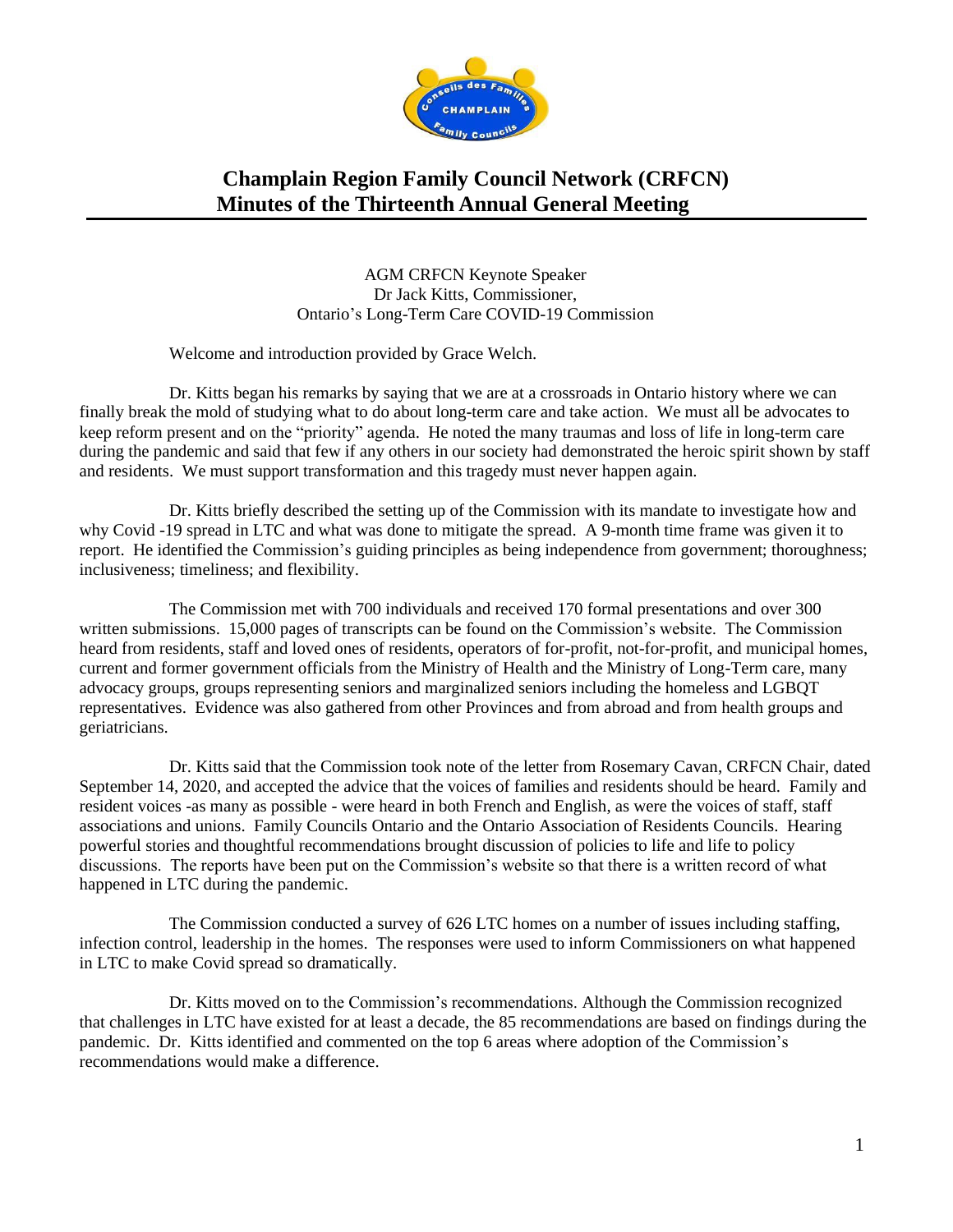

#### **Pandemic Planning and Preparedness**

Across the sector at the provincial, regional, and municipal levels, pandemic plans were non-existent or not kept up to date. No actions were taken to conduct emergency planning drills or simulations. Some LTC homes did have a plan and a supply of PPE.

### **Staffing**

During the pandemic there were too few staff to care for residents. Most homes did not have a full complement of staff. Staffing was a problem across the sector – in some homes up to 25% of the workforce (RNs, RPNs and PSWs) was missing. 80 to 85 % of LTC residents have cognitive impairment and approximately 70% have dementia. These needs must be recognized and cared for. The staff to patient ratio needs improvement. The acuity of residents suggests that staff should be more skilled. The Commission looked at the question of hours of care and recommended an increase from the current hours (less than 3) to at least 4 hrs of direct care per day. They suggested a template for the staff mix but felt that the individual homes were best suited to determine the appropriate mix of staff for their resident care. Education, training and development of staff and management are essential. Geriatric, psychiatric and infection control education, and training is needed as is training on the appropriate use of PPE. Nurse practitioners would be an important addition to staff. Long-term care should aim for the same ratio of Full time to Part time workers as is the case in hospitals – 70:30 percent.

#### **Leadership and Accountability**

Leadership is key to making things work. LTC homes need strong vision, mission and values statements and strategic plans to achieve their goals. Standards need to be set and outcomes measured. Leadership competencies need to include preparedness and staffing skills.

The Ontario Long Term Care Homes Act sets out in section 1 the "fundamental principle" that should govern care and be the foundation upon which the culture of the homes should be built. The Ontario Residents Bill of Rights describes what every LTC home in Ontario should aspire to provide. The question is "Who are the leaders essential for this to work?" LTC homes cannot do it without leadership and funding. Government cannot do it alone. The Ministry of LTC must be at the table along with owners and licensees, Boards of Directors and Management teams, Operators, Administrators and Executive Directors and Practitioners. Their roles/job descriptions must be aligned to achieve the promise of the fundamental principle. Leaders should undergo professional development to be effective leaders and training to develop leadership skills.

Accountability requires performance measurement – perhaps each home could adopt a standard based on overall resident experience? It requires setting targets and providing appropriate resources for leaders to do their jobs.

### **Compliance and Enforcement**

Three types of inspections in LTC homes were felt to be taking place during the pandemic. The Ministry of Long-Term Care inspectors respond to complaints and critical incidents. In fact, the number of these incidents was far higher than the number of inspectors required to complete thorough inspections of the homes. The inspections became entirely focused on the incident and did not include proactive inspections. The Ministry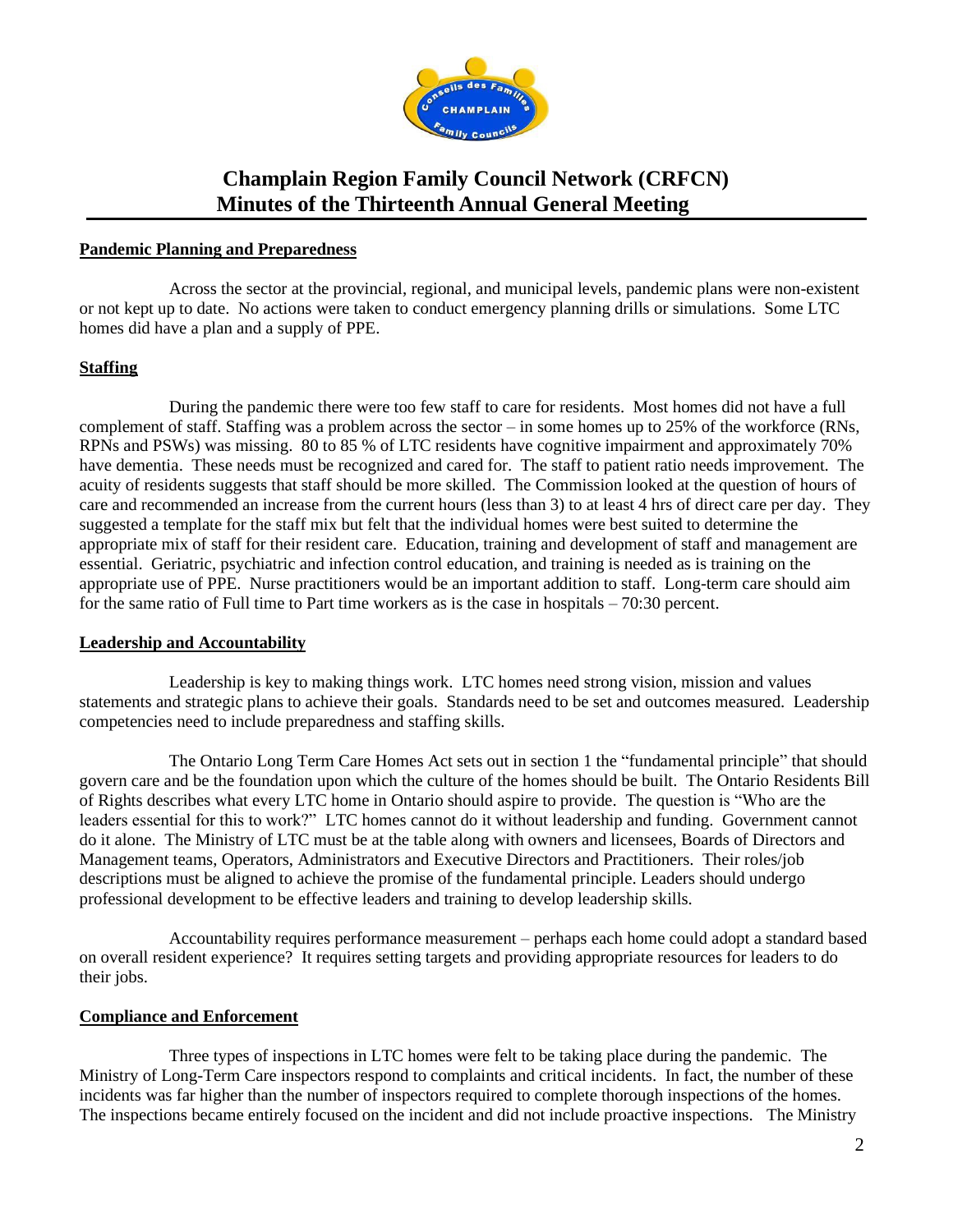

of Labour is responsible for inspection homes for workplace safety including responding to staff safety ncidents and ensuring compliance with staff safety protocols and procedures. The Public Health Agencies in the Province carry out inspections to determine if good housekeeping practices are followed and that food is safe. The Commission recommended that the inspectors from the 3 different ministries collaborate more and work together.

The Commission feels that greater public reporting is needed. There should be an escalating scale of consequences for non-compliance with Provincial standards culminating with a potential loss of licence.

### **Culture**

A positive culture must be created to recruit and retain good staff for LTC. PSWs and other staff members often do not feel respected or valued. A culture of respect, kindness and compassion must be created for all residents and staff. This would be a natural lead-in to patient centered care. Staff who directly care for residents should decide what is best for residents and what kind of care plans they need.

### **Funding**

Long-term care homes should be established much in the same way as hospitals: in a Public Private Partnership (PPP). The private sector designs, builds and finances (DBF) hospitals. The hospital manages the patient care and the government finances the hospital after it is built. The service provider for patient care should either be public sector like hospitals or mission driven organizations. The level of care in a home should not compete with profits and payments to shareholders.

New standards for home design and renovations are needed. Bedrooms should accommodate 1 or at most 2 residents at a time. Small, self-contained units are associated with better patient experiences. The province should support homes which provide cultural and linguistic care.

Dr. Kitts concluded his formal remarks by quoting from the Commission's Report. He said that the Commissionhad learned much from the witnesses who shared their stories, including one family member from the Eastern Region of Ontario.

*The model of care must be changed and most importantly the respect and treatment of seniors and their care providers, the PSW's the nurses also must change. A remake of long- term care is needed not warehousing people, but meeting needs of people at various stages of life with dignity,*

Dr Kitts closed by saying the LTC Commission hopes the report will take us a long way towards fulfilling this wish.

Following is the transcript of the questions and answer period following Dr Kitts presentation. Janet Luloff moderated the Q and A portion.

1. **Q:** Will the results of the staffing survey that was done by the LTC Commission be made public? **A:** Dr Kitts

There is a staffing plan that was completed by the Ministry before the commission was created. It was submitted to the government in July. We received the staffing plan, went through it, and endorsed it as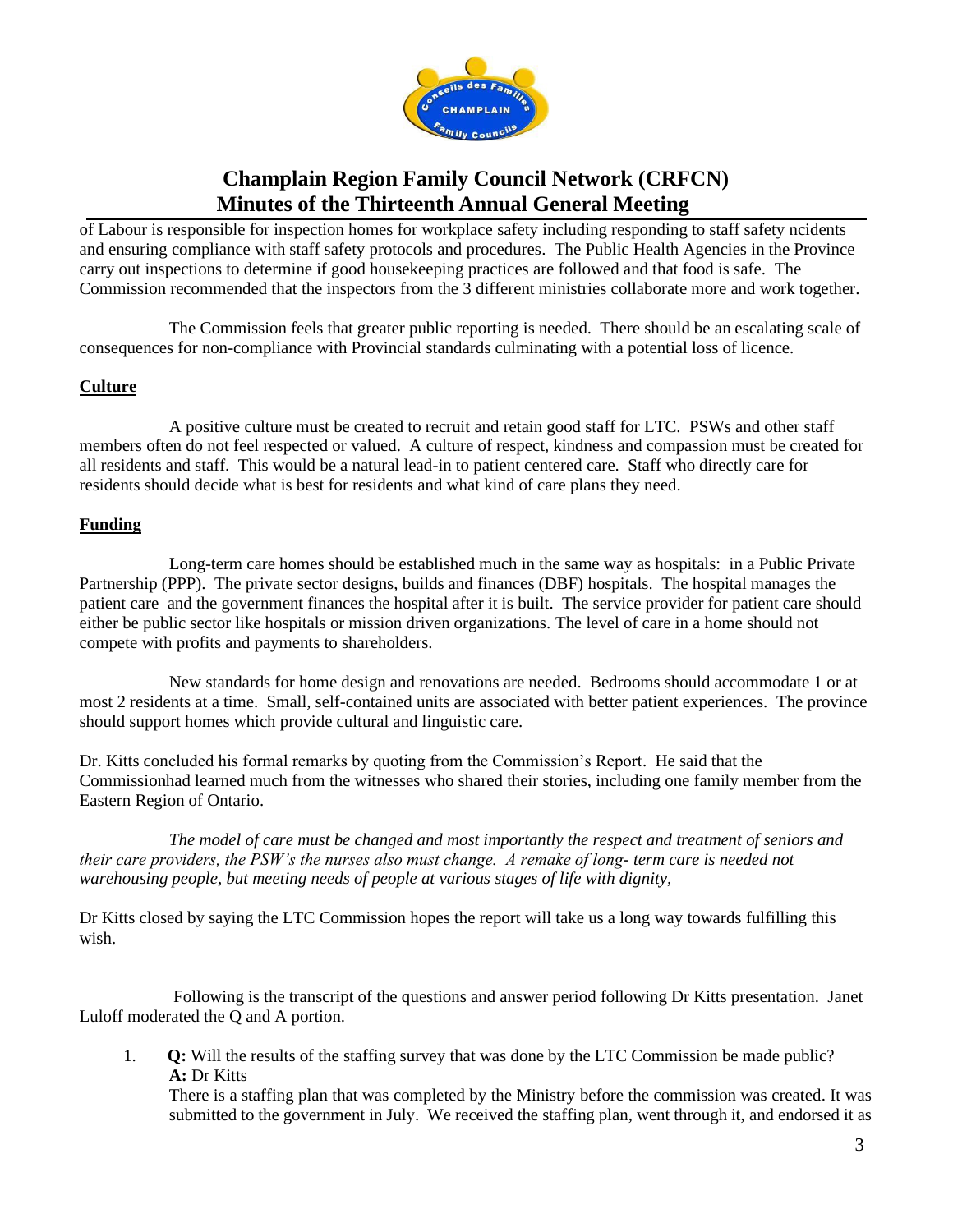

a good plan. We added some recommendations to the plan. We {the LTC Commission} don't have a staffing survey except the one we did to ask to look for readiness in Wave 2. It was done in the fall, and we were asking if the staffing, IPAC (Infection Prevention and Control) PPE (Personal Protective Equipment) had been sorted out. It gave us a sense that most but not all homes were better prepared in in wave 2.

- 2. **Q:** Did the inspection process overall fail to identify the failures in the care of LTC residents and ensure the corrective action was taken, including severe monetary and or closure of homes? You described the fragmentation and the number of players involved in the inspection process. This question is about compliance action.
	- **A:** Dr Kitts

There was an insufficient number of inspectors to complete the volume of work they required. There was a shift a few years ago from proactive inspections of the entire home for quality and safety of resident care and compliance with regulations. There have been licenses revoked in the past but this step is rare. In most instances orders have been written but not escalated as quickly as one might expect. We felt that the tools are there to hold the home's leaders accountable, but the resources, particularly staffing were not sufficient to execute the inspections as well as they should. We recommended that the inspectors be given the resources to complete inspections well and hold leaders accountable. We also felt that by working with the Ministry of Labor and Training and Schools Development, the Public Health Units and the inspectors in Long term care there might be synergies and overlap that when addressed would enhance efficiencies and the quality of inspections.

3. **Q:** Should the regulation of PSW's be a priority in improving the LTC system? **A:** Dr Kitts

We spent a lot of time on this. The short answer is yes. We all believe that PSW's should be regulated. We felt that when workers are in a position where the public trust is essential, the staff should be regulated. But we did not see this as a short-term fix in solving the PSW shortage and challenges. We felt that a register with a clear description of training, skills development and education PSW's would need, could be started immediately and would help address the shortages and other challenges the PSW's face today. It is a long answer to say yes, ultimately regulation needs to be implemented, but its not a short-term solution.

4. **Q:** In your comments, about the top 6 points, you mentioned culture. You elaborated a bit more in terms of the need for compassionate culture. It has been talked about so much, not just recently but for years and years. We know what is needed, its that transformation from something more institutional or traditional models of care to something that is more focussed on person-centred care. But how to get there? In your view, what is it going to take to do that transformation? **A:** Dr Kitts

I have experience with culture change through my work at The Ottawa Hospital(TOH). It isn't easy and it takes longer than most people think but I believe we did it at the TOH. It took several years and it required the following. Effective leadership at the Board and Senior Leadership including Doctors and Nurses. It also required effective change management processes and procedures as well as frontline staff who engaged in the process and believed that the culture change would be better for patients and staff. We began with a patient-centred vision statement – "to provide each patient with the world-class care, exceptional service and compassion that we would want for a loved one". In essence we committed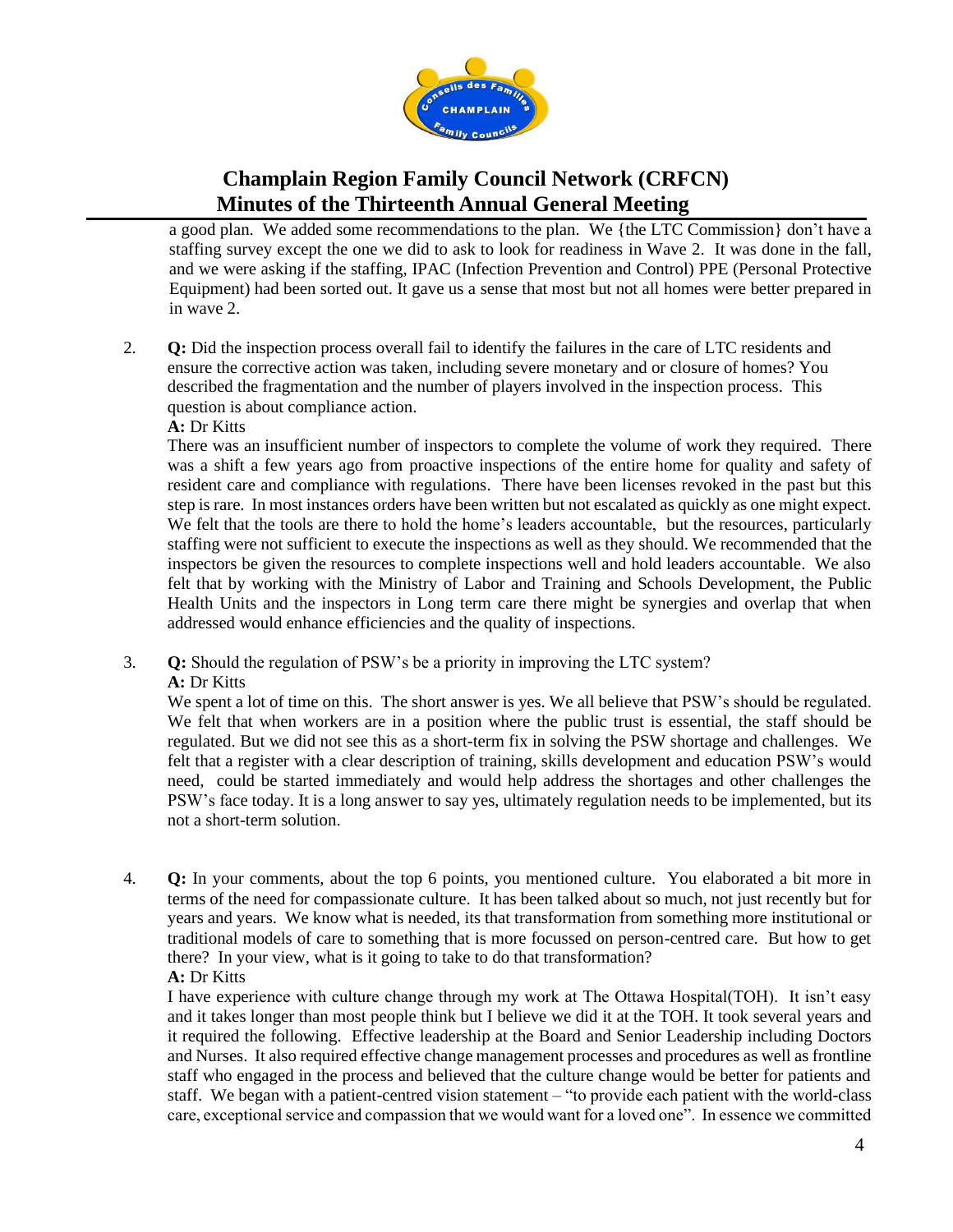

to patient-centred care and we would be held accountable for ensuring our patients were treated as a loved one. The recipe is simple but it works. For the LTC homes, leadership is critical. Leaders must create a compelling vision, engage their staff and be held accountable for success. We heard from some homes that to change the culture you have to focus on resident or people-centred care. It is based on principles and actions needed to transform a culture. From my perspective those who succeeded, followed a similar process that I experienced at TOH. Leaders at all levels – owners/licensees, the senior management teams of the large chains, and on-site leaders of the individual homes have to engage, they have to focus on each and every resident in their home and measure whether they feel safe, are treated with dignity and are receiving the care that is promised in the fundamental principle. Each resident and every resident matters.

To measure whether the leadership and frontline staff are making progress in the culture change, standards or metrics must be developed, monitored and reported. The leaders must have the resources to meet the standards or goals. Perhaps, a good starting position is to pick a few (resident experience, staff engagement, quality of care and efficiency…

5. **Q:** In your view would Canada's Long-Term Care system be significantly improved through development of National Standards of care, increased federal funding and enforcement of those Standards by an agency independent of Government?

### **A:** Dr Kitts

Yes. Standards are essential to measure progress in improving culture, quality of care etc. Funding is required but the funding must be associated with achieving agreed upon standards to ensure the money is achieving what it is meant to achieve. In most cased the funder monitors and evaluates whether the value for money (achieving pre-determined goals/standards) is acceptable and funding continues. What I believe is missing is transparency in performance. In other word, the evaluation of each home could be shared with the general public so that citizens can also evaluate whether the improvement in quality is reflective of the funding provided. I prefer the carrot to the stick and suggest that financial rewards could be given to homes achieving standards. Without standards to monitor and evaluate performance, there is no means to hold anyone accountabile.

6. **Q:** Where do residents and family councils fit into the framework of leadership and accountability and the development of quality policy.

### **A:** Dr Kitts

That is a great question. The pendulum has swung in hospitals from when patients were not engaged in planning or policy development. Today, patients are involved in almost every aspect of a hospitals, strategy, policy development and care. At TOH we have patients sitting at frontline staff tables for virtually every service we profide. Patients are invaluable in helping us "get it right" when it comes to there care. They should be involved in every aspect of care where decisions are being made that impact them directly.

I support having a residents / family members on various committees like IPAC (Infection Prevention and Control), palliative and end-of-life care, etc. I think their input is invaluable. They bring life to policies. They should be there. This reminds me of a saying I heard long ago – "nothing about me without me."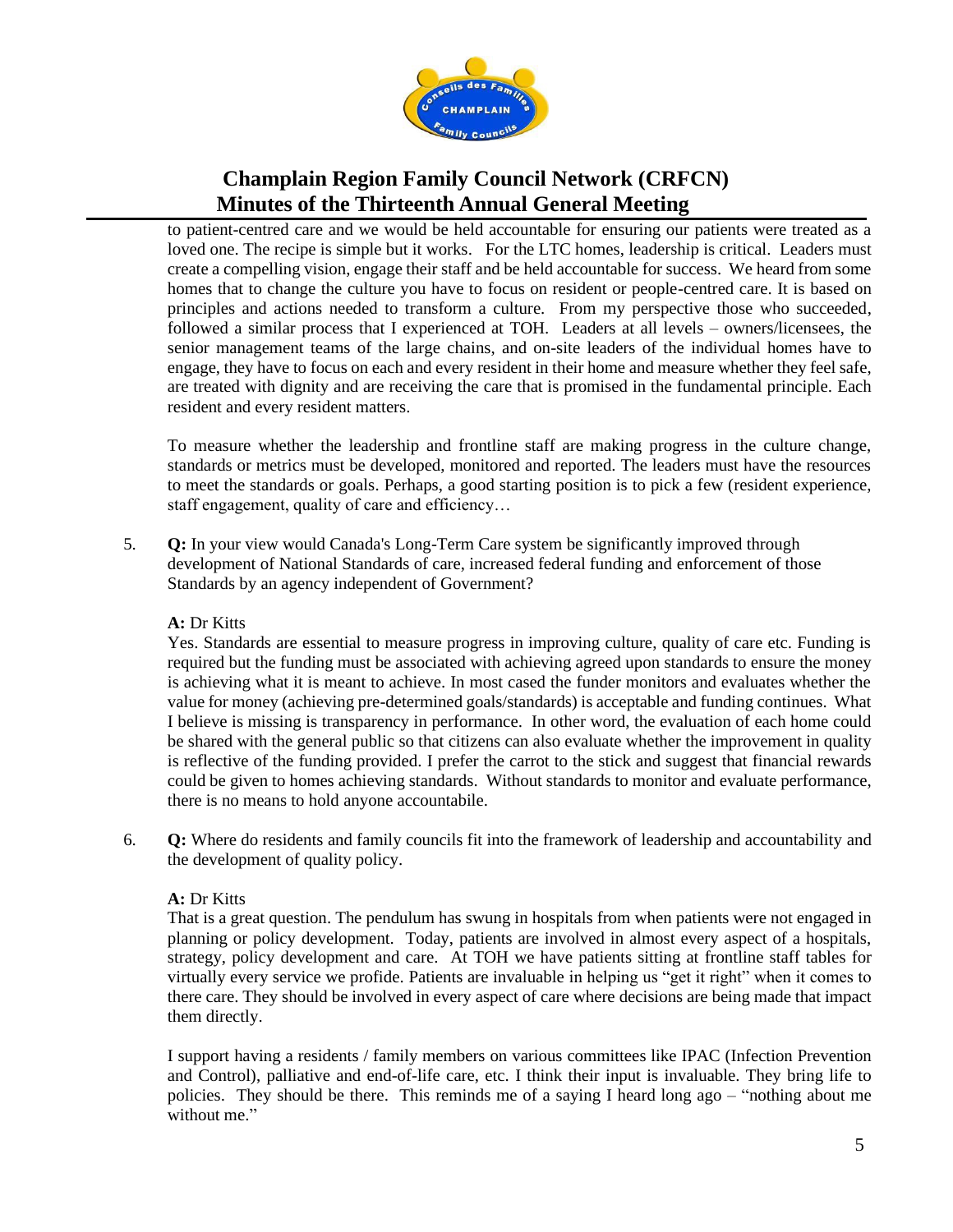

7. **Q:** Has the commission received a formal response from the Government to the report?

### **A:** Dr Kitts

We did receive an acknowledgement to the report. We also received acknowledgement of our 2 interim reports. Some actions have been taken, and in my usual optimistic view, I do believe that Minister Fullerton is aware of the gravity of the problem and is committed to ensuring that her government does everything possible to correct problems that have existed for decades, and prevent such a tragedy from ever happening again. I believe some of the most pressing challenges include pandemcic preparedness, leadership and accountability, staffing, funding, and culture.

8. **Q:** The question is a double question and has to do with the Governments reactions, both to the interim recommendations and whether Ontario went far enough to implement those recommendations on staffing improved hours etc. In the same vein, the issue of LTC staffing, the Ontario Government made announcements for funding, you mentioned the one on nursing that just came out recently, but has this been done too late? Has Ontario's response come too late to have an ability for the LTC homes to attract and retain those employees and the other part is the improved hours and salary with respect to the earlier recommendations made by the commission?

### **A:** Dr Kitts

I think the too late was in the  $1<sup>st</sup>$  wave - loss of staff from fear, illness, uprotected, one site only etc. I think that between our interim recommendations and these recommendations, now is the time to act. To me the big question is does the clock start now on reforming the LTC sector and truly bringing it in to the health sector with hospitals and the expertise there. I have spoken to a lot of people involved from other hospitals and other health care providers and I think there is a momentum to get going. I do not know what LTC overall thinks about Ontario Health Teams, but that is another way where LTC is on the healthcare team, at the same table, influencing strategic decisions, and policy. The key players - Continuing Complex Care, Rehab Care, LTC, Home Care, Hospital Care, Public Health, Primary Care, all saying what is the best way forward is to collaborate and focus on patient or people-centred care.

We have all heard many times that it's all about having the right patient, in the right place at the right time for the right care. I believe the only way you can achieve this is to have the right care providers in in the right room creating strategies, plans, policies etc. to ensure we focus on truly putting residents and patients at the forefront of what we do.

9. **Q:** The last question is about the need for clarity when it comes to guidance material coming from the Ministry. That guidance goes to LTC homes and then the LTC home has the challenge of interpreting it and in some cases that can have an impact on the ability for family to visit or be involved directly because the of the interpretation. Do you have any thoughts on that?

### **A:** Dr Kitts

First of all, you are absolutely right. Having been the CEO of the Ottawa Hospital for the 1<sup>st</sup> wave, I do understand the need for clarity, but in fairness I also understand that when there is very little evidence, particularly scientific evidence available, those in charge of sending the messages may end up sending recommendations that may contradict previous ones as more evidence becomes available. I believe that the shortage of PPE early in wave 1, led to fear and confusion and may have contributed to "mixed